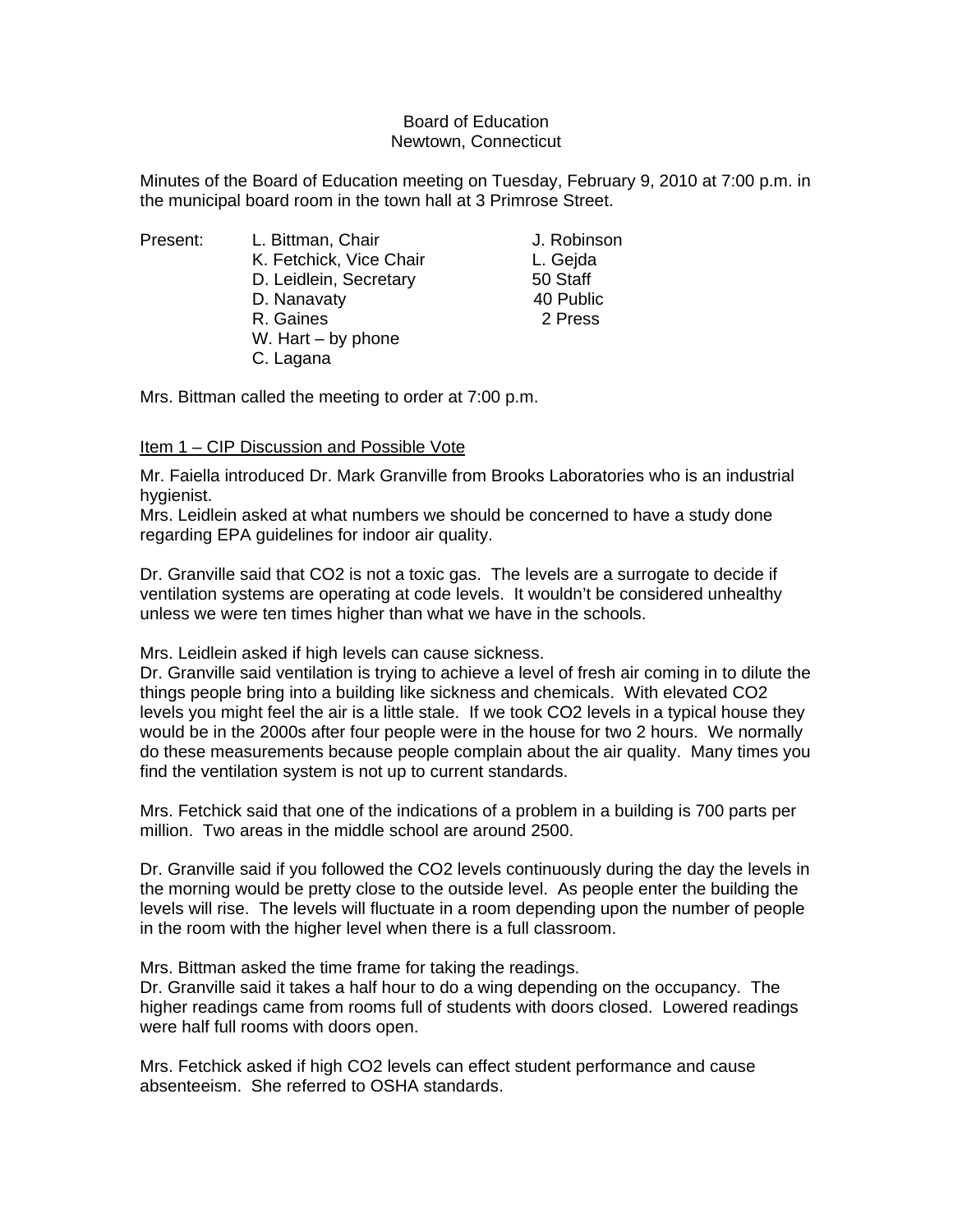Board of Education **-2-** February 9, 2010

Dr. Granville said the OSHA health and safety standards were developed for the work environment, not the general public. The 5000 is the workplace standard for CO2. 4000 represents generally stale air. The source of CO2 in the school is from the number of people. We look at the balance between the respiratory load of the occupants and the fresh air coming. When the amount of fresh air is being reduced you have stale air and higher contributions of what people are bringing so you might find in the afternoons people complain about being tired.

Mrs. Fetchick asked Mrs. Sherlock for a comment.

Mrs. Sherlock said that periodically teachers tell her that every day around the same time they get tired but there was no pattern.

Mr. Hart asked if there was anything statistically different from the Hawley and middle school reading in January that indicate any urgency in working on the ventilation in those schools.

Dr. Granville said there was no way to take the data to make a rational decision on whether one was more urgent than the other. The one lesson from the data we have is that the ventilation is not up to suggested standards.

Mr. Faiella said he spoke to Brian Wetzel from CES who provided a couple of options but it would take a few months.

Dr. Robinson contacted OSHA who recommended an industrial hygienist to do follow-up on the work that Dr. Granville has done. Next Wednesday the hygenist will be at the middle school and the following Thursday she would be at Hawley School. There is no charge for this inspection.

MOTION: Mrs. Fetchick moved to hold off on taking a vote on the CIP until we get the info from the state. Mrs. Leidlein seconded.

Mrs. Fetchick said she was still concerned about the middle school levels which are higher than Hawley. In addition to the roof the air is a higher priority than the Hawley project.

Mr. Nanavaty said at the last meeting a request was made by one member to get additional information regarding the CO2 levels in our schools. It means that the ventilation system needs to be looked at. At Hawley School the students are sitting in rooms that do not have comfortable temperatures with some needing to open the windows in the winter. Hawley remains the priority. The Board of Finance put off a public hearing for our CIP. We need a decision tonight.

Dr. Robinson said we wanted someone totally unbiased and to make sure the public knew we were doing our due diligence for following up. People need to be comfortable and confident we are fully researching this. We need to monitor air quality on an ongoing basis.

Mr. Hart said the middle school is not worse than Hawley. Our expert said there is no significant difference between the schools. We have the boiler situation at Hawley. He agreed with Mr. Nanavaty.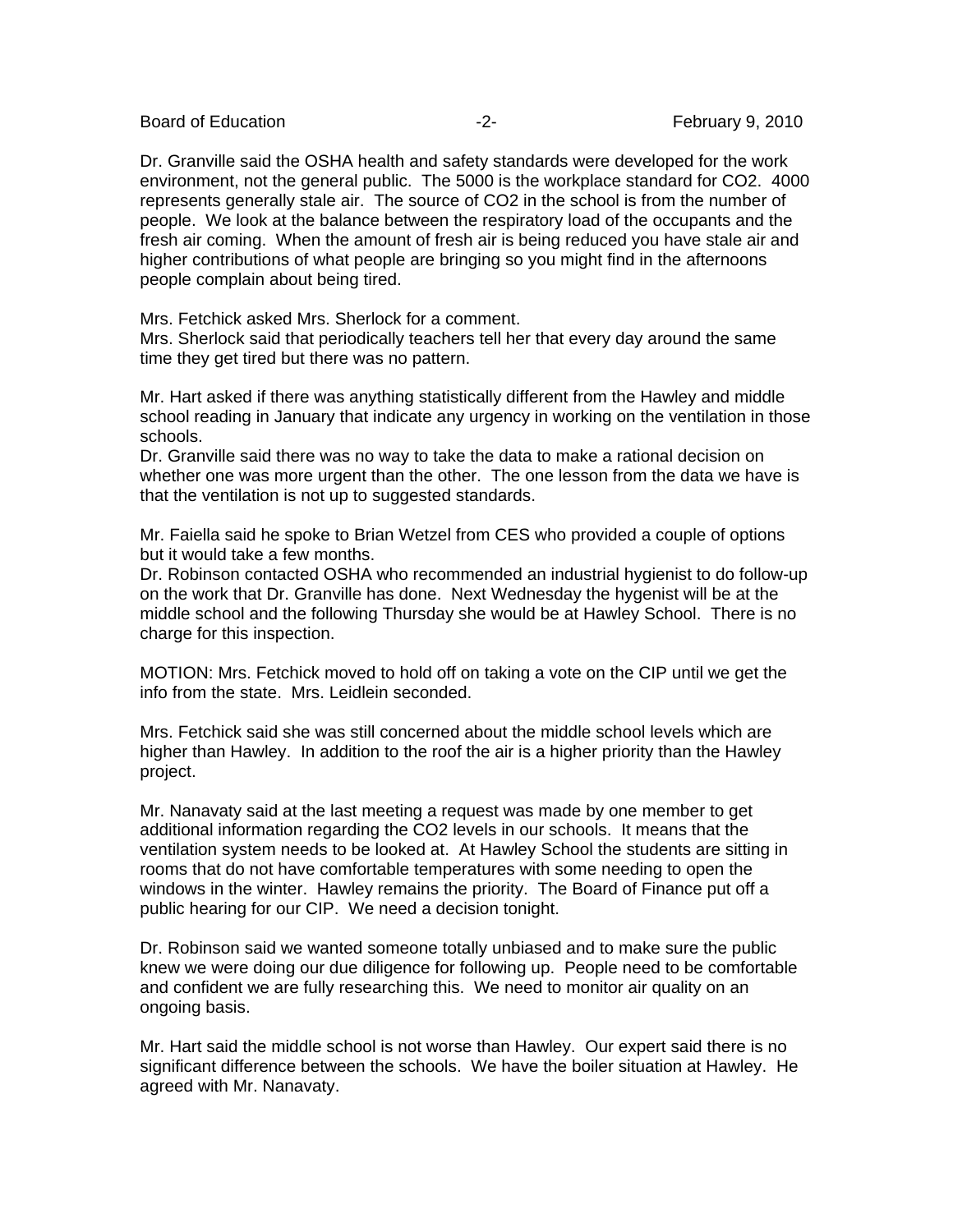Board of Education **-3-** February 9, 2010

Mrs. Leidlein said Hawley ranges were from 700 to 2100 and 750 to 2200. The middle school ranges were from 1000 to 2500 and 1300 to 2450.

Dr. Granville cautioned trying to put too much of a literal interpretation on these numbers. He would not be able to make a decision on these numbers to determine which needed to be done first. The testing was the same as done in 2003.

Mrs. Leidlein asked if Dr. Granville would recommend doing further testing for a need to put one school before the other.

Dr. Granville said he felt from what he has done they couldn't do enough measurement to make that decision.

Mrs. Bittman said we are trying to decide to let the design phase for Hawley School boilers stay in year one. The facilities subcommittee will look at the rest.

Mr. Gaines said the Hawley student-to-teacher ratio is smaller than in the middle school. The advantage in the middle school is that they change classrooms. The Hawley boilers are going to die. We should move the question on the CIP tonight.

Vote: 1 aye, 6 nays (Ms. Bittman, Mrs. Leidlein, Mr. Nanavaty, Mr. Gaines, Mr. Hart, Mr. Lagana) The motion was defeated.

MOTION: Mr. Gaines moved to approve the CIP previously presented to the Board of Finance with the Hawley School design in year one. Mr. Nanavaty seconded. Vote: 6 ayes, 1 nay (Mrs. Fetchick)

## Item 2 – Public Participation

Kai Hedin, 13 Old Town Road, an eighth grade student gave the Board a petition to keep the middle school teachers and afterschool activities. Julie Luby, 15 Fox Run Lane South, said the Board of Education should build an educational program that is good for the students that achieves what is in our mission.

## Item 3 – Adoption of 2010-2011 Budget

Mr. Nanavaty said the high school is getting more and we are taking away from the middle school and elementary schools. He proposed to remove three teachers at the high school leaving one, remove the high school educational assistant for science, reduce the attendance clerk to stay as it is now, remove the maintenance mechanic, eliminate the three laptops, the lightning protection at Reed, the high school phone integration which we should approach Public Building and Site to have that cost come in the high school expansion project. These total \$437,260. His add backs to the budget include one custodian at the high school, the Reed art teacher, music teacher, one physical education teacher, the library clerk and the coaching and activities salaries for the afterschool activities. At the middle school he would add back the .3 art teacher, the family and consumer science teacher, the .92 educational assistant for Project Adventure, the library media associate and the coaching and activities salaries for the afterschool activities. He is concerned about eliminating the transportation director because we would be putting additional responsibilities on the superintendent and director of business. This brings the total to \$549,949 for all add backs. At the last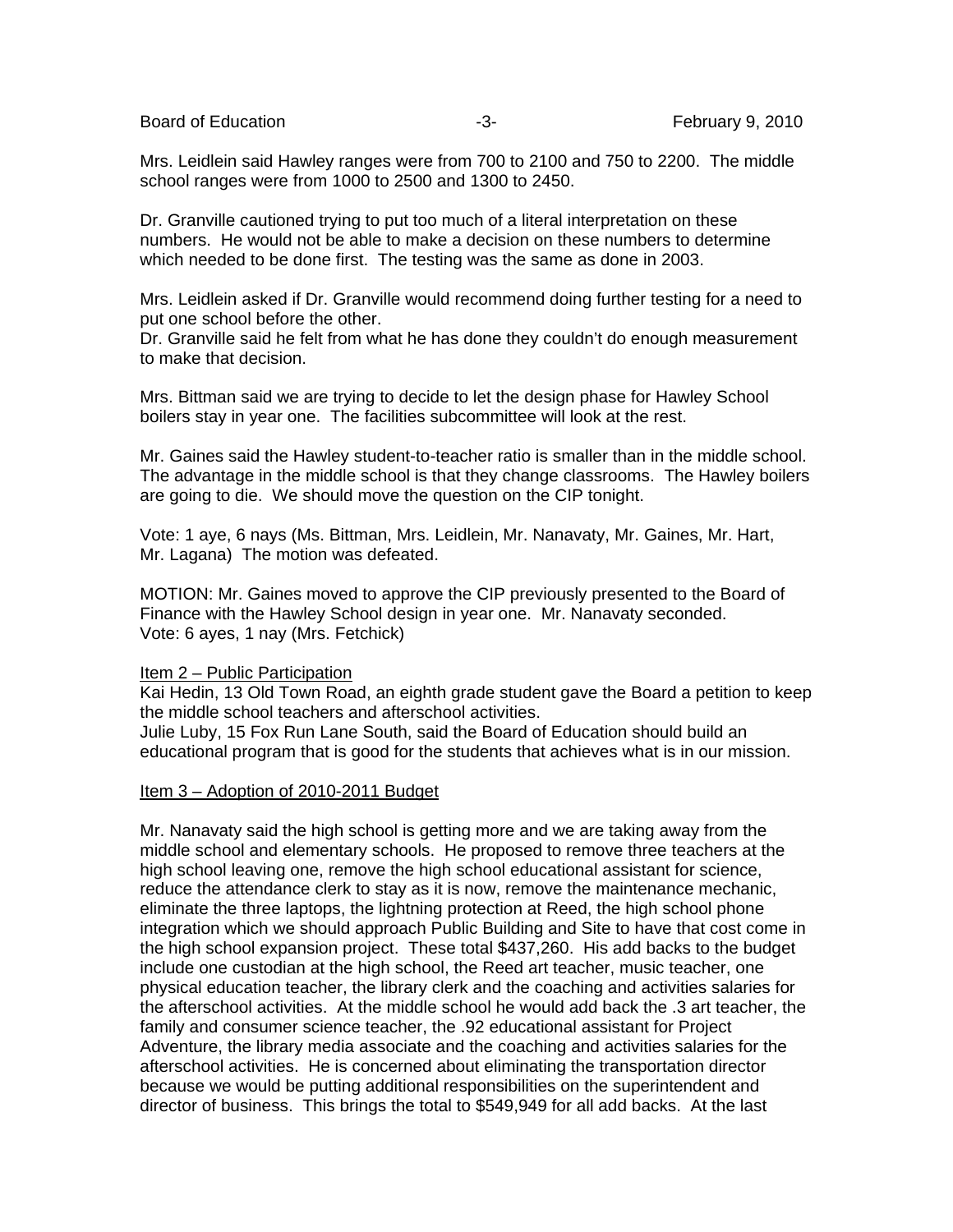Board of Education **Francisco Community** 14- **February 9, 2010** 

meeting Dr. Epple said she was going to try to come back with some funds. There is a \$112,689 difference between what we want to remove and add. Her number comes to \$71,384. We are terminating a lot of elementary teachers because of enrollment. He doesn't think full day kindergarten will be a reality. He wants to find \$55,405 to put back  $4<sup>th</sup>$  grade orchestra. It was taken out before he came on the Board. Each year parents ask for it. That cost would be for one teacher to split time between the four elementary schools.

Mrs. Leidlein agreed to remove the three teachers from the high school but would rather see none added. She also agreed with removing the EA at the high school and the change for the attendance clerk. She would remove the maintenance mechanic, the lightning protection at Reed, the high school phone integration, one PE teacher from the middle school, the portable basketball hoop for the high school pool for \$750, the supplies for the science teacher at the high school for \$5,733, the storage racks and carts for PE for \$2,000, and removing the officer manager position at central office for \$65,000. For equipment she would eliminate 3 Smartboards for the middle school math for \$9,000, 5 laptops at Sandy Hook for \$5,545, 6 projectors at the middle school for \$14,358, 4 Smarboards at Middle Gate for \$15,764, 3 laptops at Hawley for \$11,823, 4 Smart Doc cameras for \$3,188, 8 Elmo docs for \$7,200 at MG, the Head O'Meadow Smartboards for \$31,592, the middle school replacement projectors for \$31,930, 3 laptops at the high school for \$3,327, and the Railyard at the middle school for \$3,695. She would like to add back the library clerk at Reed, the PE teacher at Reed and money for an enrollment study.

Mrs. Fetchick agreed to not add teachers at the high school, remove the educational assistant and the change for the attendance clerk, swap the maintenance clerk for two custodians at the high school, remove 3 laptops for new high school staff, remove the phone integration because it belongs in the high school expansion budget, and remove the portable basketball hoop and the storage racks. Things to add back are the PE teacher for Project Adventure at Reed, the afterschool activities at Reed and the middle school, and the Reed library clerk position. We don't have good information on our health insurance. Pat Llodra and Bob Tait feel our health insurance should be at 10 or 11%. She wants to reduce it by \$525,000 to an 11% increase. Regarding afterschool activities we are slightly over budget for what we are spending which should be looked at. She agreed with removing all of the Smartboards that are not necessary to teach classes and to removing the central office manager. We are going to receive \$50,000 for the Hawley cafeteria. She would like to remove \$20,000 from that budget and \$20,000 from the high school for the bleachers. We should speak to Blue and Gold about them. The warehouse is in the CIP to be finished. In town side CIP we can take out \$25,000 for the windows. Mrs. Fetchick asked why Reed can function with two PE teachers when the middle school has four. We should reduce the PE teachers at the middle school by two to make it the same as Reed. She would also like to remove the lead teachers at Hawley and Middle Gate. She asked about replacing all computers at Reed in one year and if it was possible to do that between two years.

Mrs. Amodeo said if we split that into two years, the next year Sandy Hook inventory is seven years old and we would be in the same situation.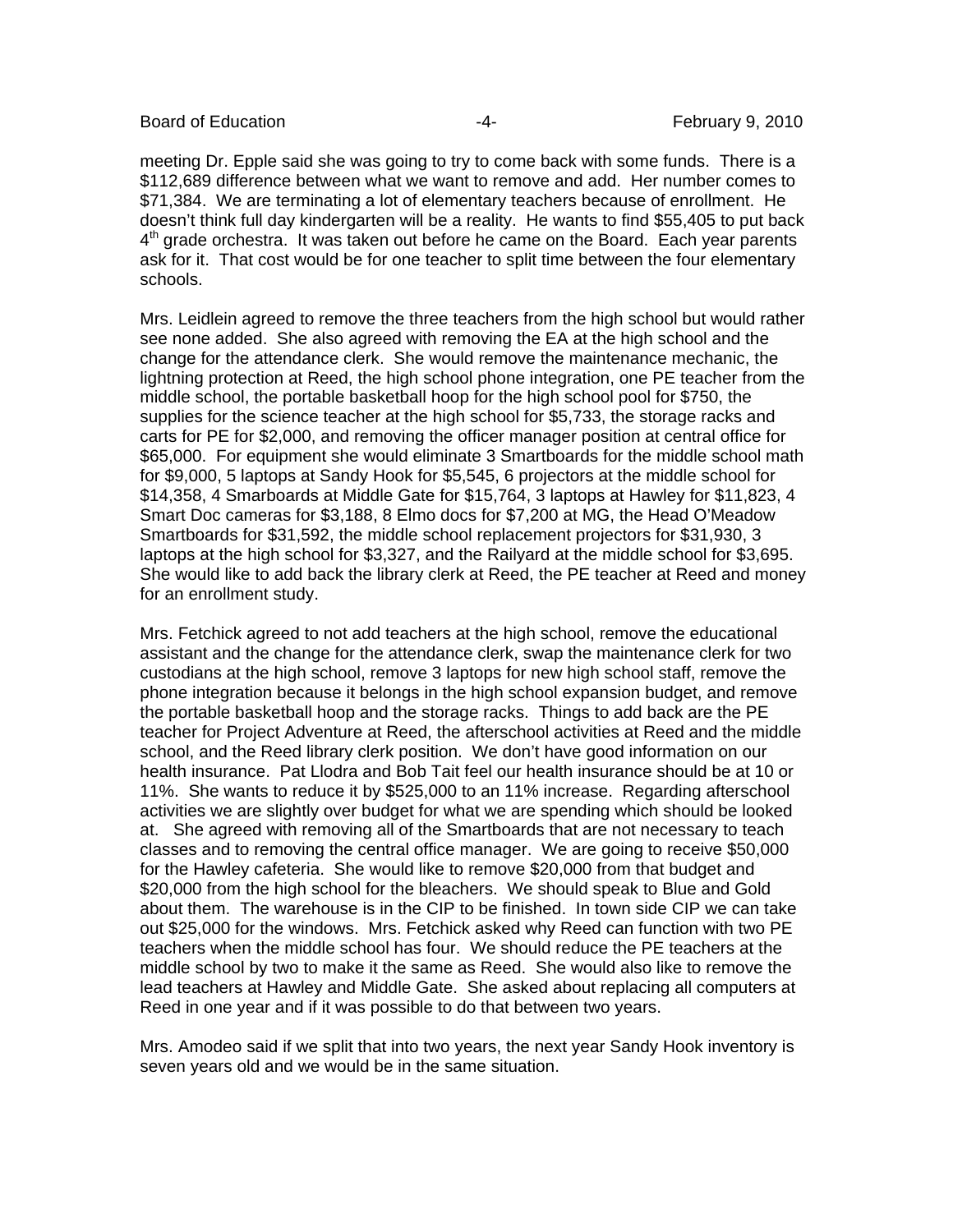Board of Education **Francisco Community** Control Control of Education **February 9, 2010** 

Mrs. Fetchick said that was off the table. Regarding the warehouse repairs we have \$25,000 to replace windows. It's in the CIP.

Pat Llodra said the money in the CIP is supposed to complete that project. If the project survives we expect it to be completed soon.

Mrs. Leidlein said she also recommended adding back the afterschool activities at Reed and the middle school.

Mr. Hart accepted Dr. Epple's recommendations for special teacher add backs. Since the main items are for repairs he proposes taking \$200,000 out and let district staff decide what is important. These are not for repairs but for improvements that we might be able to wait a year to do. He cautioned eliminating the new teachers at the high school. Our pupil teacher ratio is the worst of all our schools. He agreed with putting back the afterschool activities at Reed and the middle school and also with Dr. Epple's recommendations.

Mrs. Bittman agreed with most of the recommendations and wanted to add back as much staff as possible. She was in favor of Dr. Epple's recommendations. She wants to keep the afterschool programs at Reed and the middle school. Regarding the two central office positions she would rather give the Superintendent a set amount of money to run the office and let her choose. She also supported adding the  $4<sup>th</sup>$  grade orchestra.

Mr. Nanavaty spoke about the preliminary tax information the Board received from Bob Tait which showed that if the Town and Board of Education budget was passed as is by the voters the estimated tax increase would be 4.58%**.** A \$1M reduction in the total budget would save the average taxpayer less than \$100 per year or \$9 per month.

Mr. Dumais addressed the reductions to the high school budget. The Board changed the number of credits to graduate which necessitates an additional science teacher. Without adding the science teacher we are behind where we are this year. A small item is the attendance secretary for 1700 students. It is better to have it overseen by one person instead of coordinating it between two.

Mrs. Sherlock said that Reed currently has three PE teachers on a six day cycle. The middle school is on a five day cycle. If we only had two PE teachers we would only have class once a week. If the Board is going to make additional cuts she asked to please give her a dollar amount instead of taking positions.

Mr. Gaines said Reed had 4.2 PE teachers and the middle school has 4. Mrs. Sherlock said Reed counts their Project Adventure teacher as a PE teacher.

Mrs. Fetchick asked if the family and consumer science class was removed would the middle school schedule have to change.

Mrs. Sherlock said if you take a rotation class, the students will have it for a quarter of the year.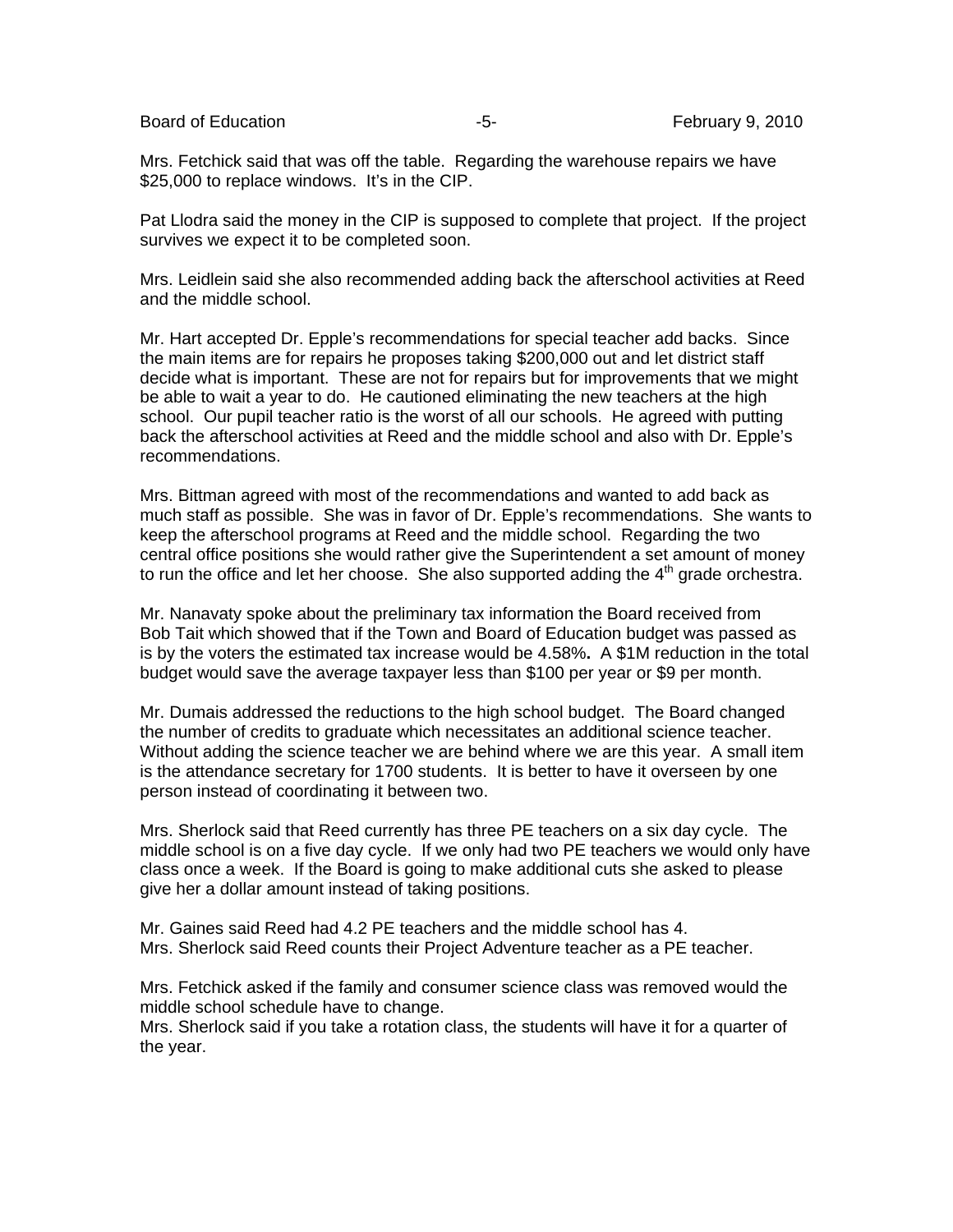Board of Education **Francisco Community** Control Control of Education **February 9, 2010** 

Mrs. Page said she appreciated the offer of orchestra at the elementary level but then there would be challenges given the schedules we need to have to make that work. There is not unanimous agreement in supporting this.

Mrs. Liestman said the elementary schools are taking quite a cut. We would like to see the full day kindergarten or some remedial service for special needs students. Most important is that we have some input. We support music but the challenges of the school day are great. We would like academic support.

Mrs. Amodeo said that regarding technology instead of cutting the little items she'd rather consider a dollar amount from her budget so they can do some bargaining with the vendors.

Mr. Bircher said that with the cuts in educational assistants the students will get less services even though they are the ones that need it the most. He'd love to have music but doesn't want it on the backs of children having trouble with our curriculum.

Mrs. Bittman said she would add back the afterschool programs at Reed and the middle school, the library clerk at Reed, the PE teacher at Reed, the central office staff position and the high school science educational assistant.

Mr. Hart suggested taking \$200,000 out of plant improvements and \$90,000 out of the technology budget and let the professionals decide their reductions. Mrs. Fetchick said the property and equipment cuts total \$133,727. Mr. Hart said 3 laptops for the high school should be kept in abeyance until we come to some resolution. Split the difference for \$115,000.

MOTION: Mrs. Fetchick moved to reduce the technology budget in property and equipment in the amount of \$115,000 off the bottom line. Mrs. Leidlein seconded. Vote: 7 ayes

MOTION: Mr. Hart moved to reduce the building and site improvement budget by \$200,000. Mr. Gaines seconded. Vote: 7 ayes

Dr. Robinson said that regarding the central office positions we have to add unemployment back in and will need to have additional smaller stipends because the work will have to be dispensed differently. It should be for \$100,000.

MOTION: Mr. Gaines moved to add back the transportation director to the budget and remove \$100,000 from the central office staff budget to be decided by the Superintendent as to how it is applied. Mr. Nanavaty seconded.

Mrs. Fetchick was not in favor of adding back the transportation director. There are three people in that office. It is already out of the budget. She'd like an additional position eliminated.

Mr. Hart said we were temporarily adding it back in and leaving it up to Dr. Robinson as to how she wants to meet the \$100,000 cut.

Mrs. Leidlein said it should be worded differently to remove \$30,000 from the central office budget rather than adding back the transportation director.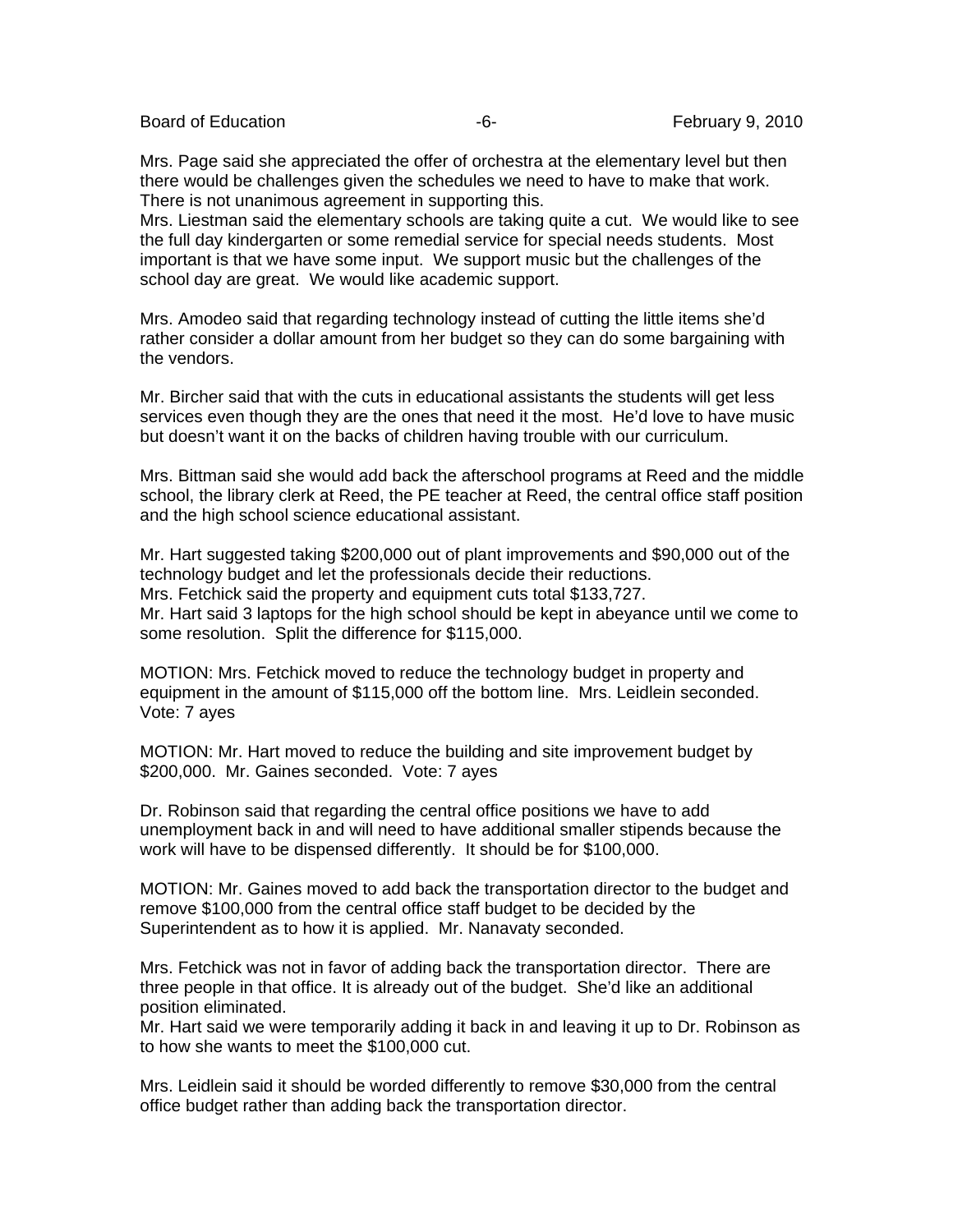Board of Education **February 9, 2010** -7- February 9, 2010

Mr. Nanavaty said the transportation director with benefits is \$84,978. He doesn't agree to eliminate this position.

Mr. Gaines said transportation needs leadership. Eliminate an amount from central office and add back in the transportation director and let the Superintendent decide up to \$100,000.

Vote: 4 ayes, 3 nays (Mrs. Fetchick, Mrs. Leidlein, Mr. Lagana)

MOTION: Mr. Nanavaty moved to remove the proposed high school maintenance mechanic for \$81,700. Mrs. Fetchick seconded. Vote 7 ayes

MOTION: Mr. Gaines moved to add one custodian for the high school for \$63,000. Mrs. Leidlein seconded. Vote: 7 ayes

MOTION: Mrs. Fetchick moved to remove 3 teachers at the high school, 1 science educational assistant and the .01 attendance clerk position. Mrs. Leidlein seconded.

Dr. Robinson said the reason it was back in the budget is that it hasn't been working. There are two different people trying to track the students.

Mrs. Fetchick amended her motion to delete the attendance clerk to which Mrs. Leidlein agreed.

MOTION: Mrs. Fetchick moved to remove 3 high school teachers and 1 science EA from the high school. Mrs. Leidlein seconded.

Mr. Hart said he would only cut two teachers from the high school. Dr. Robinson said the school is on warning from NEASC. We have to plan four years before their visit. Putting in 2 teachers would be a step forward. The science EA is to go between those new science labs to be sure they are clean and ready to go. Mrs. Bittman supports 2 teachers for the high school for science and health.

Vote: 3 ayes, 4 nays (Mrs. Bittman, Mr. Hart, Mr. Gaines, Mr. Lagana) The motion was defeated.

MOTION: Mr. Hart moved to eliminate two of the proposed additional teachers at the high school. Mr. Gaines seconded. Vote: 5 ayes, 2 nays (Mrs. Leidlein, Mr. Nanavaty) The motion passed.

MOTION: Mrs. Fetchick moved to add back 1 PE teacher at Reed and the library clerk at Reed. Mrs. Leidlein seconded. Vote: 7 ayes The motion passed.

MOTON: Mrs. Fetchick moved to add back the extracurricular stipends at Reed and the middle school for \$102,000. Mr. Nanavaty seconded. Vote: 7 ayes The motion passed.

MOTION: Mr. Nanavaty moved to add the .36 art at Reed and the .30 art teacher at the middle school. Mr. Gaines seconded. Vote: 4 ayes, 3 nays (Mrs. Fetchick, Mrs. Leidlein, Mr. Lagana) The motion passed.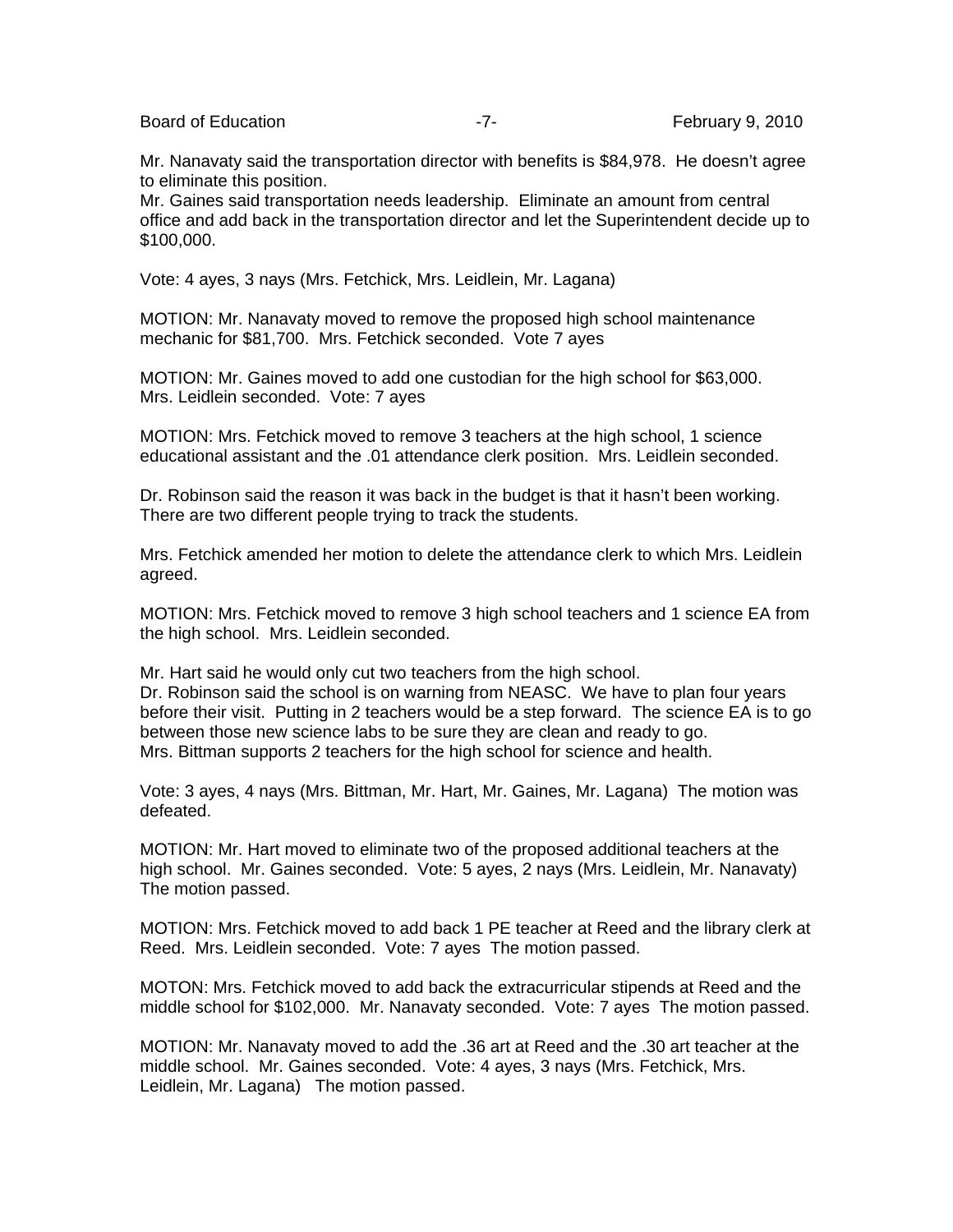Board of Education **-8-** February 9, 2010

MOTON: Mrs. Fetchick moved to reduce the health insurance budget by \$520,000 which brings us to an 11% increase as opposed to the 15% in our budget. Mrs. Leidlein seconded.

Mr. Gaines and Mr. Hart agreed that it was premature to cut that money. Mrs. Fetchick said the Town put 11% into their budget.

Dr. Robinson said she spoke to our agent today with Mrs. Bittman and Mr. Nanavaty and we are still at 22%. They affirm what Anthem is telling them. We have to look at our experience rate before we jump at a percentage.

Mr. Nanavaty said if we were to be self funded the quote was 14.38%. There is room for negotiation. At some point we will move to self funding. The Town's initial offer was higher than our percentage. Our agent said she spoke to Anthem who said the Town is not below us.

Mr. Hart said we should go to self insuring if we can. There are complexities to do this. We need to pursue a new agent and self insuring. Mrs. Leidlein agreed and said we need Town support on this issue.

Mr. Gaines said we need to resolve this before open enrollment in May. Any reduction of the current levels would have to be made up from some other area of the budget. He will vote against motion.

Vote: 2 ayes, 5 nays (Mrs. Bittman, Mr. Nanavaty, Mr. Hart, Mr. Gaines, Mr. Lagana) The motion was defeated.

MOTIONL Mr. Nanavaty moved to add back the family and consumer science position at the middle school for \$56,645. Mrs. Fetchick seconded.

Mr. Nanavaty said it is more than just home ec. It is a life learning program and an integral part of the curriculum and rotation. We can look at other areas in the middle school to cut.

Mrs. Leidlein said a lot of the topics in the curriculum are covered in health and project adventure. She does not support it. Mrs. Fetchick also does not support it.

Mrs. Bittman said Mrs. Sherlock suggested giving her a dollar amount to make reductions.

Mr. Gaines asked if we should just total up the cuts and let the administrators determine the cuts or do we tell the program we want cut.

Mrs. Fetchick said we are abdicating our responsibility if we don't pick the specific positions.

Mr. Gaines said maybe the administrators would prefer to just have the dollar amount. The result would cut the curriculum. We have to decide to be concerned with dollar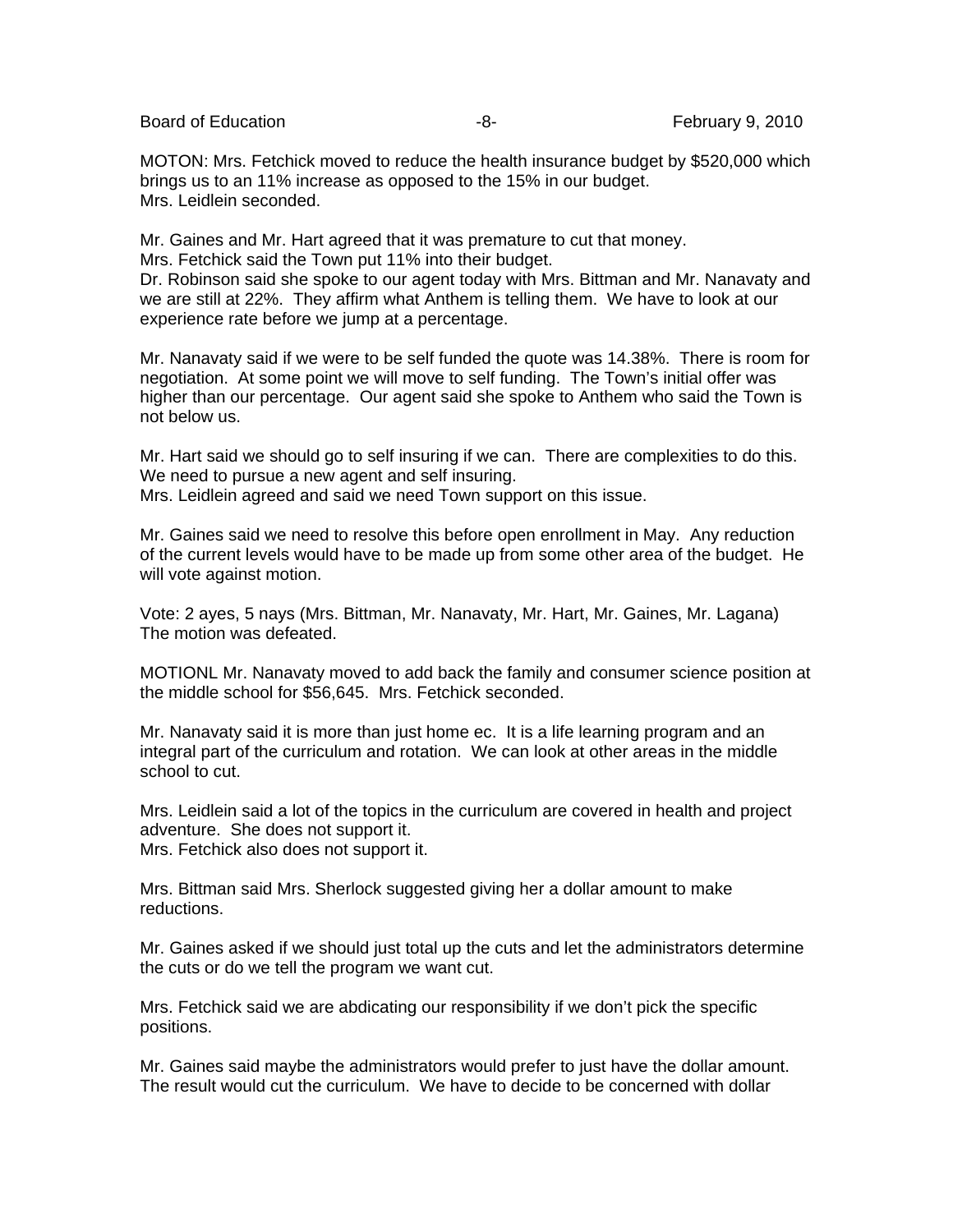Board of Education **Francisco Community** Control Control of Education **February 9, 2010** 

.

amounts and let the administrators handle the positions. We are voting to eliminate the position not the curriculum.

Mr. Nanavaty said when we eliminate staff we are affecting programs and curriculum. He is willing to withdraw his motion and put back half of that number leaving it up to the middle school principal as to who she will keep or let go.

Mr. Hart asked if that included the art teacher.

Mr. Nanavaty said it did not. It included the EA for Project Adventure, library assistant and the family life skills position for a total reduction of \$95,334. Mr. Nanavaty withdrew his motion. Mrs. Fetchick withdrew her second.

MOTION: Mr. Nanavaty moved to add back \$95,334 for staff at the middle school to be decided by the principal as to how it is applied. Mr. Gaines seconded.

Mrs. Bittman said education needs should drive the budget, not the positions. Mr. Lagana said that if we are going to target dollar amounts we shouldn't change for each item.

Mr. Hart said we shouldn't consider them one position at a time. A dollar basis is the fairest.

Vote: 5 ayes, 2 nays (Mrs. Fetchick, Mrs. Leidlein) The motion passed.

MOTION: Mrs. Fetchick moved to reduce another \$65,000 from the staff budget in central office. Mrs. Leidlein seconded. Mrs. Leidlein made a friendly amendment to reduce the amount down to \$40,000. This was accepted and seconded.

Mrs. Fetchick said we have to streamline some of our practices in central office. Dr. Robinson said an additional \$65,000 will be very difficult. She agrees with streamlining and becoming more tech savvy. Mrs. Leidlein added an amendment to change the amount from \$65,000 to \$40,000.

Vote: 2 ayes, 5 nays (Mrs. Bittman, Mr. Nanavaty, Mr. Hart, Mr. Gaines, Mr. Lagana) The motion was defeated.

MOTION: Mrs. Fetchick moved to eliminate the Hawley lead teacher for \$71,595 plus benefits. Mrs. Leidlein seconded.

Mrs. Fetchick said enrollment is lower now.

Mrs. Leidlein said she preferred the Board have a policy on these types of decisions. As population drops we need to look at our staffing.

Mr. Nanavaty said if we do this then we have to add back a teacher position to Hawley. We would only see a savings of \$20,000.

Mrs. Peters said if that position is cut then another elementary position would have to be cut. The lead teacher is not an administrative position.

Mrs. Fetchick asked if another teacher could help out.

Mrs. Peters said we would have to add stipends to get the needed help. She can't ask her teachers to take on more responsibility.